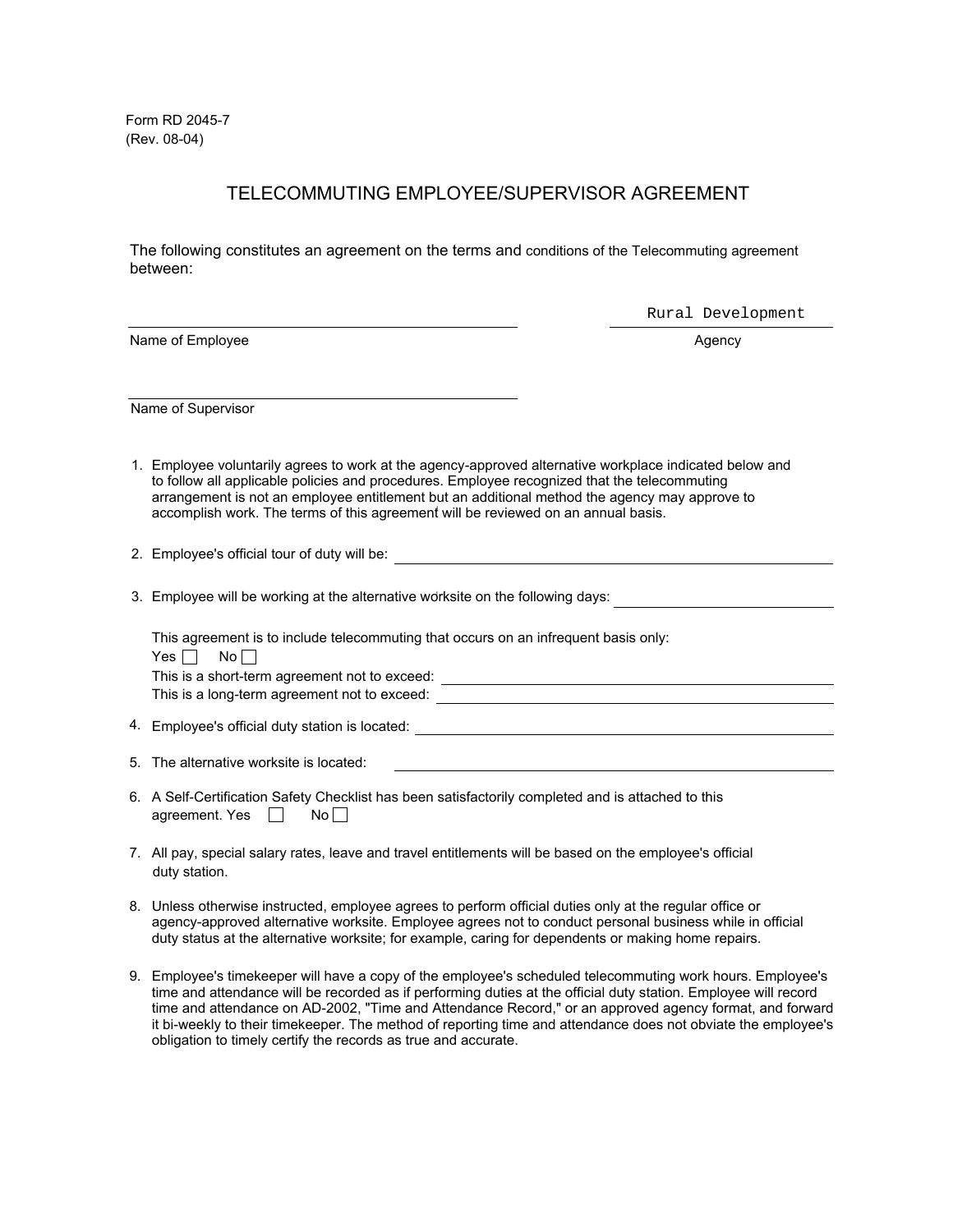- Employees must obtain supervisory approval before taking leave in accordance with established office 10. procedures. By signing this form, employee agrees to follow established procedures for requesting and obtaining approval of leave.
- Employee will continue to work in pay status while working at alternative worksite. If employee works 11. overtime that has been ordered and approved in advance, s/he will be compensated in accordance with applicable law, rule and regulation. The employee understands that the supervisor will not accept the results of unapproved overtime work and will act vigorously to discourage it. By signing this form, employee agrees that failing to obtain proper approval for overtime work may result in his/her removal from telecommuting or other appropriate action.
- 12. Employee agrees to protect any Government-owned equipment and to use the equipment only for official purposes. The agency agrees to install, service, and maintain any Government-owned equipment issued to the telecommuting employee. The employee agrees to install, service, and maintain any personal equipment used. The agency agrees to provide the employee with all necessary office supplies and also reimburse the employee for business-related long distance telephone calls.
- 13. Provided the employee is given advance notice (normally 24 hours), the employee agrees to permit inspections by the Government of the employee's alternative worksite at periodic intervals during the employee's normal working hours to ensure proper maintenance of Government-owned property and worksite conformance with safety standards and other specifications in these guidelines.
- The Government will not be liable for damages to an Employee's personal or real property during the 14. course of performance of official duties or while using Government equipment in the employee's residence, except to the extent the Government is held liable by the Federal Tort Claims Act claims or claims arising under the Military Personnel and Civilian Employees Claims Act.
- The Government will not be responsible for operating costs, home maintenance, or any other incidental 15. costs (e.g., utilities) whatsoever, associated with the use of the employee's residence. By participating in the Telecommuting program, the employee does not relinquish any entitlement to reimbursement for authorized expenses incurred while conducting business for the Government, as provided for by statute and implementing regulations.
- 16. Employee is covered under Federal Employee's Compensation Act if injured in the course of actually performing official duties at the official duty station or the alternative worksite. Any accident or injury occurring at the alternative worksite must be reported immediately to the supervisor. Subsequently, the supervisor must investigate immediately and take appropriate action.
- 17. Employee will meet with the supervisor to receive assignments and to review completed work as requested.
- Employee agrees to complete all assigned work according to guidelines and standards in the employee 18. performance plan. The employee agrees to provide regular reports if required by the supervisor to help judge performance. The employee understands that a decline in performance may be grounds for canceling the alternative worksite arrangement.
- Employee's performance must be fully successful or equivalent. 19.
- Employee will apply approved safeguards to protect Government/agency records from unauthorized 20.disclosure or damage and will comply with the Privacy Act requirements set forth in the Privacy Act of 1974, P.L. 93-579, codified at section 552a, title 5 U.S.C.